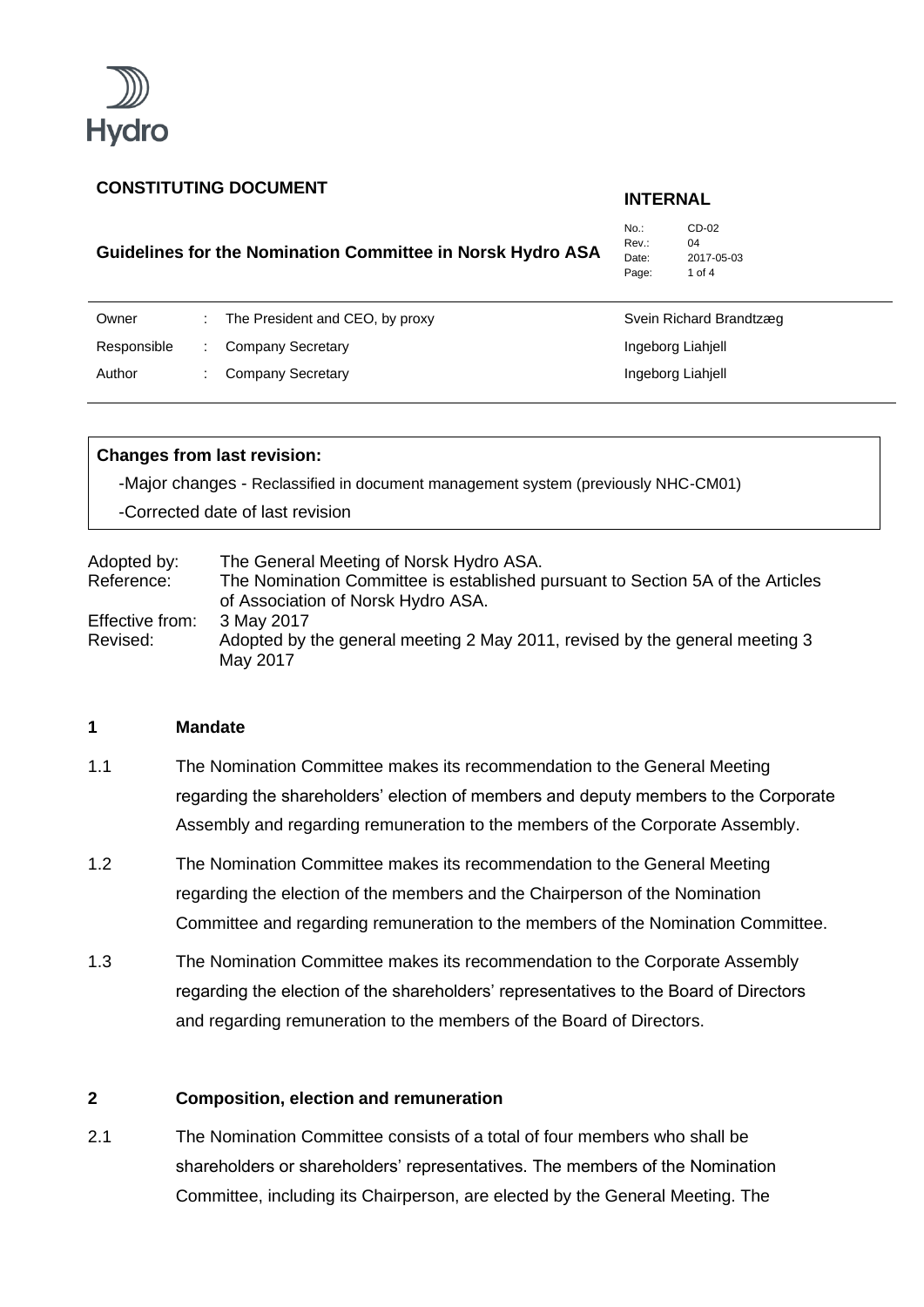### **Guidelines for the Nomination Committee in Norsk Hydro ASA**

No.: CD-02 Rev. 04 Date: 2017-05-03 Page: 2 of 4

Chairperson of the Nomination Committee and at least one other member shall be elected from among the shareholder-elected members of the Corporate Assembly. The members of the Nomination Committee are elected for periods of two years at a time.

- 2.2 The General Meeting stipulates the remuneration to be paid to the Nomination Committee.
- 2.3 The Nomination Committee's expenses are borne by the Company.

### **3 Procedural rules**

- 3.1 The Nomination Committee has a quorum when the Chairperson of the Nomination Committee and at least two other members are present.
- 3.2 The Nomination Committee holds meetings as often as it deems necessary. Meetings of the Nomination Committee are convened by the Chairperson or at the request either of two or more committee members, of the Chairperson of the Board of Directors or of the President and Chief Executive Officer.
- 3.3 Minutes shall be prepared of the committee's meetings and these shall be signed by the members in attendance.
- 3.4 The Committee shall request an up-to-date register of shareholders for each of its meetings.
- 3.5 The Nomination Committee should maintain contact with members of the Corporate Assembly, the Board of Directors and senior management. The Chairperson of the Board of Directors and the President and Chief Executive Officer, although they do not have any voting rights, shall be invited to attend at least one meeting of the Nomination Committee before it furnishes its final recommendation.
- 3.6 The Board of Directors' review of its own performance and competence shall be submitted to the committee. The Chairperson of the Board of Directors shall attend a meeting of the Nomination Committee and inform its members as to the findings of this review.
- 3.7 The Nomination Committee shall collate such information as it in its own opinion deems relevant from the administration and other persons. The committee may employ external advisors.
- 3.8 The Nomination Committee shall be receptive to external views and shall ensure that any deadlines for proposals regarding members of the Corporate Assembly, the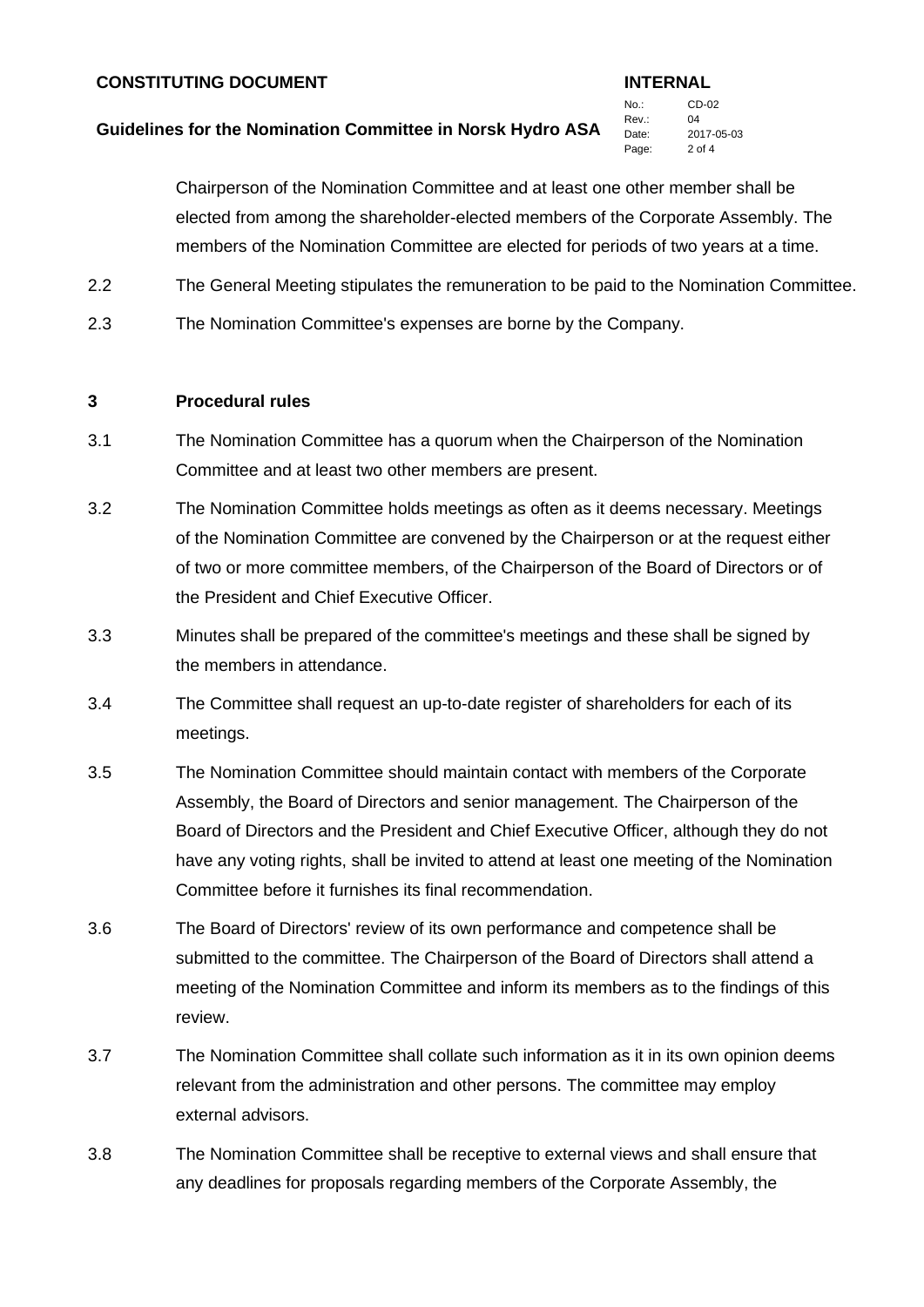# **Guidelines for the Nomination Committee in Norsk Hydro ASA**

No.: CD-02 Rev. 04 Date: 2017-05-03 Page: 3 of 4

Nomination Committee and the Board of Directors are published well in advance on the Company's website. In carrying out its duties the Nomination Committee should actively maintain contact with the shareholder community and should ensure that its recommendations are anchored with major shareholders.

3.9 Following the completion of a nomination process, the Nomination Committee should undertake a review of its own performance and terms of reference.

# **4 Deliberations by the Nomination Committee**

- 4.1 In relation to the proposal of members to the Corporate Assembly, the Nomination Committee and the Board of Directors, the committee should in accordance with the principles of good corporate governance and good management ensure that due attention is paid to the interests of the shareholder community and the Company's requirements for competence, capacity and diversity. The Nomination Committee shall take account of relevant statutory requirements regarding the composition of the Company's governing organs.
- 4.2 The Nomination Committee prepares the criteria for the selection of candidates for the Corporate Assembly, the Nomination Committee and the Board of Directors. Both genders shall be represented on all governing bodies.
- 4.3 Members of the Nomination Committee and the Corporate Assembly should be independent of the Board of Directors and senior management. Members of the Board of Directors should be independent of the Company's senior management.
- 4.4 The Nomination Committee should over the course of time balance the need for continuity against the need for renewal in respect of each governing organ.
- 4.5 The Nomination Committee should base its proposals regarding remuneration on (a) information regarding levels of remuneration paid to board and committee members of other comparable companies, and (b) the scope of work and commitment that the board and committee members are expected to devote to the Company.

# **5 Processing of the Nomination Committee's recommendation**

5.1 The Nomination Committee's recommendation to the General Meeting shall be completed in ample time so that it can be communicated to the shareholders in advance of the General Meeting. Preferably the recommendation should be sent to the